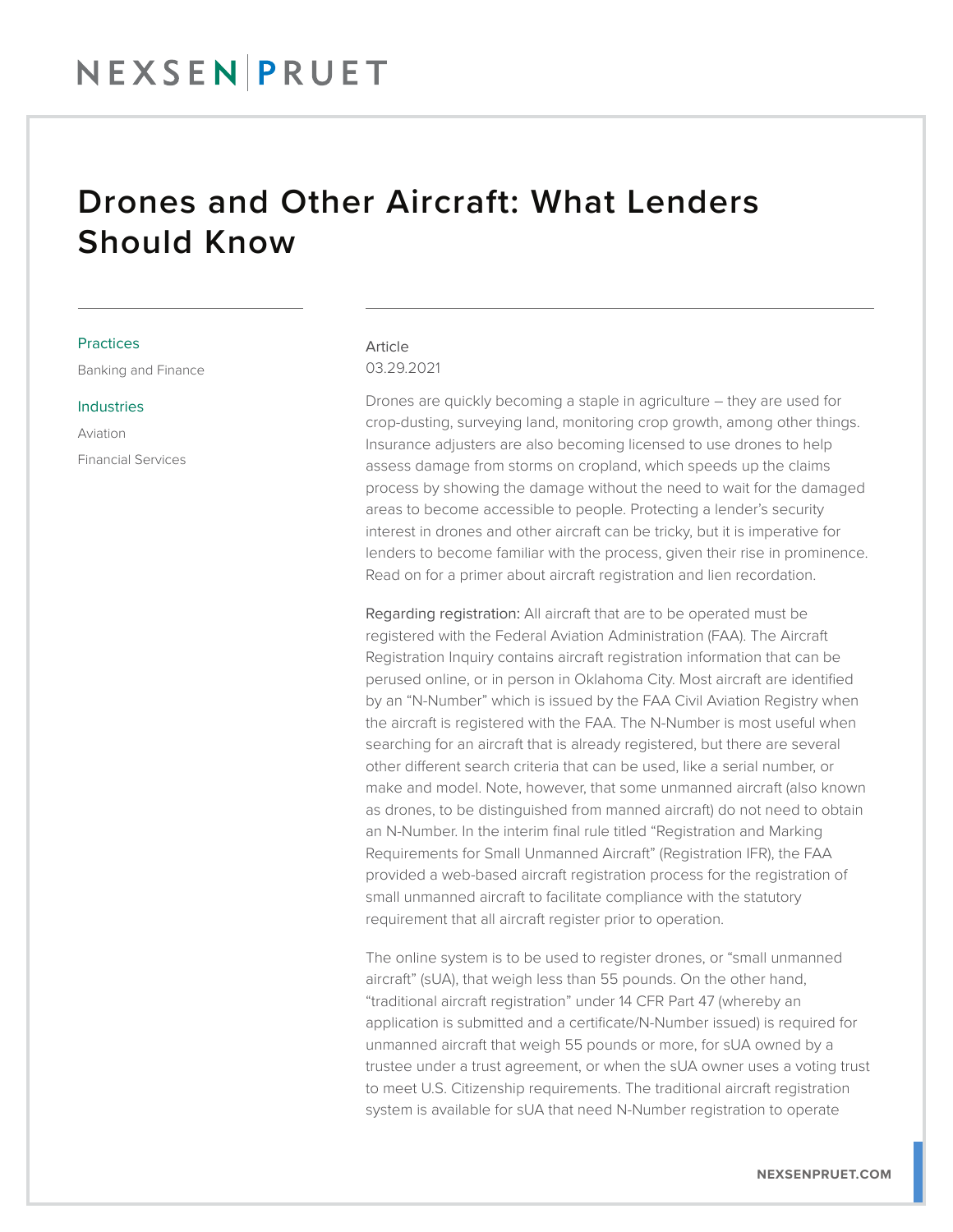# NEXSENPRUET

outside the U.S., or when public recording is desired for a sUA's loan, lease, or ownership documents.

Regarding recordation of ownership interests: Aircraft[1] are subject to separate, specific filing regimes independent of the Uniform Commercial Code (UCC), which preempt the UCC[2]. The Federal Aviation Act provides for the establishment and maintenance of a system for the recording of any conveyance which affects title to, or any interest in, any specifically described aircraft, aircraft engine, aircraft propeller, or spare parts location.

The Aircraft Registration Branch maintains the records on individual aircraft. The aircraft record allows for title searches by prospective buyers and/or financiers of aircraft purchases. Such records can be requested via mail, fax, or online.

How to file a lien: Requirements for recordation of lien conveyances are contained in the Federal Aviation Regulations. The signed agreement of the parties (such as is contained in the security agreement) should be submitted to the FAA Aircraft Registry for recording. The FAA provides a sample form of an aircraft security agreement, AC Form 8050-98.

The FAA has published a fact sheet with information about recording of aircraft ownership and security documents, which describes the requirements for recording a security instrument in aircraft, engines and propellers, and spare parts:

- $\rightarrow$  "AIRCRAFT. To be eligible for recording, an instrument granting a security interest in an aircraft must be signed in ink and describe the aircraft by manufacturer, model, serial number, and registration number. The debtor must be the registered owner of the aircraft; be the owner of record on the date the instrument is executed, as evidenced by documents on file with the FAA Aircraft Registry; or the lien document be accompanied by the debtor's evidence of ownership, application, and \$5 registration fee. The recording fee of \$5 for each aircraft must accompany the security instrument.
- $\rightarrow$  ENGINES AND PROPELLERS. A lien instrument which affects interest in: 1) a specifically identified aircraft engine of 550 or more rated take-off horsepower (1,750lbs. thrust is equivalent to 550 horsepower), or 2) a specifically identified aircraft propeller capable of absorbing 750 or more take-off horsepower (1,875lbs. thrust is equivalent to 750 horsepower) may be recorded. A recording fee of \$5 is required for each engine or propeller described. The manufacturer, model, serial number, and horsepower (or its equivalent) of each engine and propeller must be shown.

 $\rightarrow$  SPARE PARTS LOCATIONS. An instrument executed for security purposes which affects title to, or interest in, an aircraft engine, propeller, or appliance maintained by, or on behalf of, an air carrier for installation or use in aircraft, in aircraft engines or propellers, or any spare parts maintained at a designated location by, or on behalf of, such an air carrier, may be recorded. The air carrier must have been certificated under Title 49 United States Code 44705. The instrument must contain the statement that the spare parts are being maintained by, or for, an air carrier certificated under 49 USC 44705; the specific location or locations of the spare parts; and the name of the carrier."

The FAA will return AC Form 8050-41, Conveyance Recordation Notice, to the claimant, which describes the aircraft, lists the parties and the date of the claim document, and shows the FAA recording number and date of recordation. This document may be used as a release if the claimant signs it and returns it to the Aircraft Registration Branch. Alternatively, the claimant can write a letter with this information along with a statement releasing all rights and interest in the aircraft. Notably, unlike UCC-1s, a lien filed with the FAA does not lapse, and no subsequent filing is required to